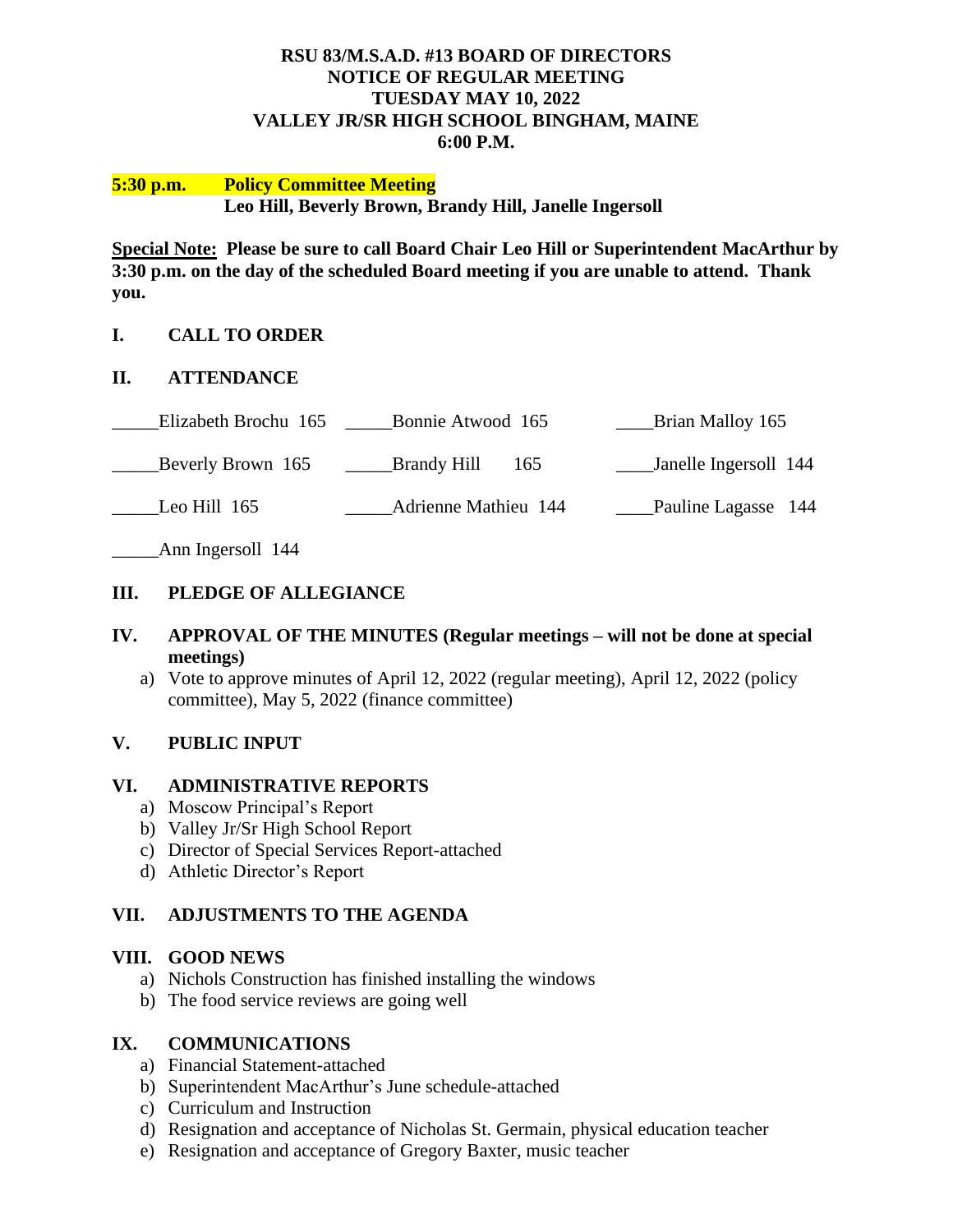## **X. REPORT OF SUPERINTENDENT**

- a) Budget review and discussion
- **XI. SUB-COMMITTEE REPORTS** (Finance Committee, Policy Committee, Negotiations Committee, Transportation Committee, Buildings and Grounds Committee, Personnel Committee)

Finance (Bonnie Atwood, Elizabeth Brochu, Brian Malloy)

Policy (Leo Hill, Janelle Ingersoll, Brandy Hill, Beverly Brown)

Negotiations (Pauline Lagasse, Adrienne Mathieu, Janelle Ingersoll, (alternate) Beverly Brown)

Transportation (Leo Hill, Brian Malloy, Adrienne Mathieu)

Buildings and Grounds (Leo Hill, Bonnie Atwood, Ann Ingersoll, Beverly Brown) Personnel (Leo Hill, Elizabeth Brochu, Brandy Hill, (alternate) Janelle Ingersoll

## **XII. OLD BUSINESS**

- a) Vote on second reading of policy BE-School Board Meetings as amended
- b) Vote on second reading of policy EEA-Student Transportation Services as amended
- c) Vote on second reading of policy JJIF-Management of Concussions and Other Head Injuries
- d) Vote on second reading of policy KDB-Public's Right to Know/Freedom of Access

# **XIII. NEW BUSINESS**

- a) Vote to approve review of 2021-2022 MSAD 13 Opening Plan
- b) Vote on last student day-June 14, 2022
- c) Vote to rescind policy GBEA Staff Management Conflict of Interest
- d) Vote to rescind policy GBED-Tobacco-Free Workplace/Staff No Smoking
- e) Vote to rescind policy GBED-R Regulations for Tobacco-Free Workplace/Staff No Smoking
- f) Vote on the nomination of a special education teacher (if available) and authorize the Superintendent to issue a contract.
- g) Vote on the nomination of a fine arts teacher (if available) and authorize the Superintendent to issue a contract.
- h) Vote on the nomination of a physical education teacher (if available) and authorize the Superintendent to issue a contract.
- i) Vote on 2022 summer school positions as follows: Summer School

Moscow Teachers: Jena Kamps Moscow Educational Technician: Amy Atwood

Moscow Administrative Assistant/Coordinator: Bonnie Fortin

Valley Teachers: Isaac Davis, Caitlin McAloon, Jessica Mills

Valley Educational Technician: Lisa Madsen

Valley Administrative Assistant/Coordinator: Pamela Grant

Summer Lunch Program

Food Service Workers: Diane Poulin, Jolene Laweryson

j) The Superintendent would like to report to the Board that the following is a list of all continuing contract teachers, no action is required:

| Colby Atwood          | Wendy Belanger      | Mary Collins   |
|-----------------------|---------------------|----------------|
| Vanessa Cook          | Cathy Foran         | Marcy Melcher  |
| <b>Crystal Rollin</b> | <b>Kattie Sweet</b> | Bethany Szarka |
| James Tyler           | Joy West            | Rebecca York   |